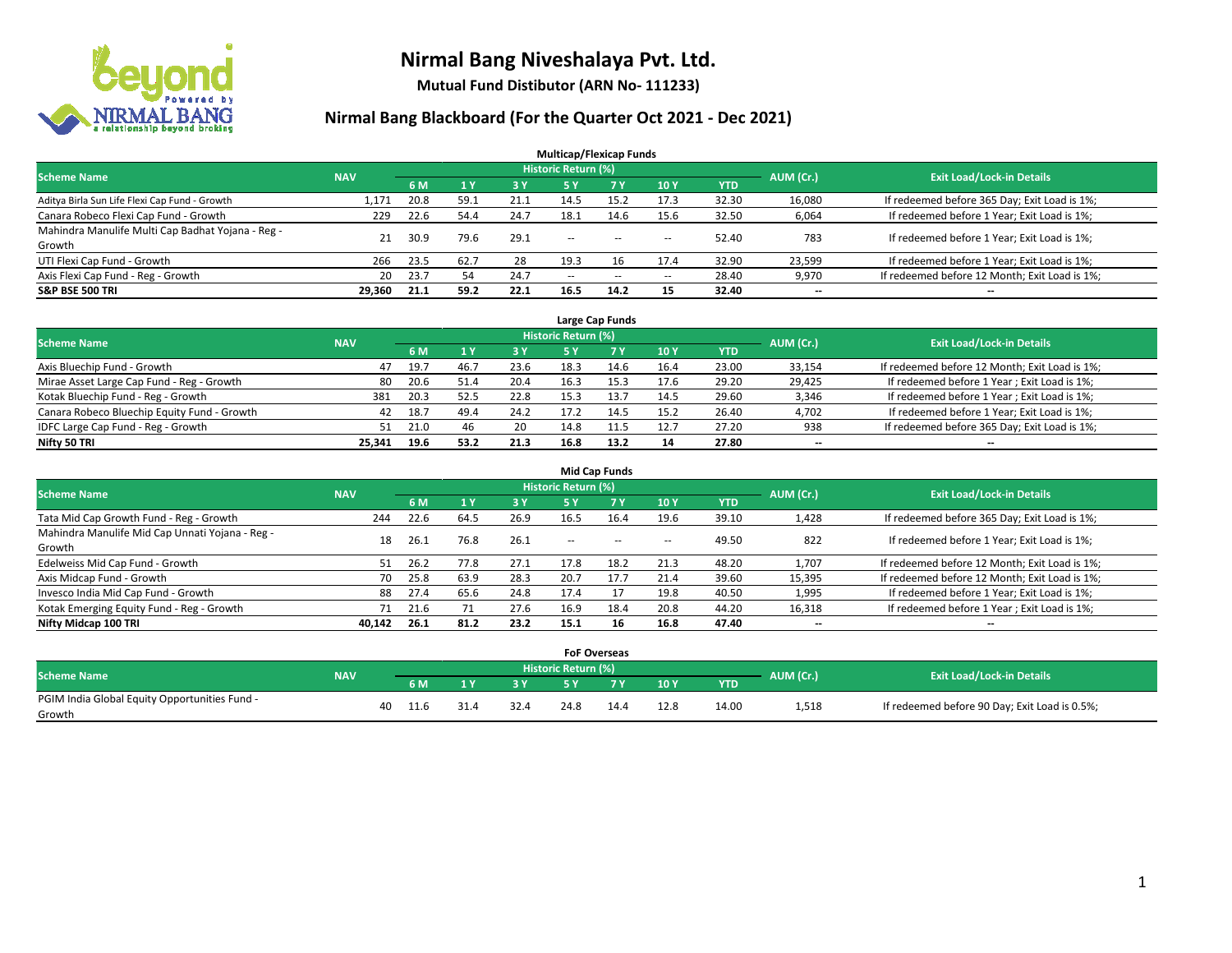

**Mutual Fund Distibutor (ARN No- 111233)**

### **Nirmal Bang Blackboard (For the Quarter Oct 2021 - Dec 2021)**

|                                                |            |      |      |      |                            | Large & Midcap |      |            |                                  |                                              |
|------------------------------------------------|------------|------|------|------|----------------------------|----------------|------|------------|----------------------------------|----------------------------------------------|
| <b>Scheme Name</b>                             | <b>NAV</b> |      |      |      | <b>Historic Return (%)</b> |                |      | AUM (Cr.)  | <b>Exit Load/Lock-in Details</b> |                                              |
|                                                |            | 6 M  |      | 3 Y  | 5 Y                        | 7 Y            | 10Y  | <b>YTD</b> |                                  |                                              |
| Mirae Asset Emerging Bluechip Fund - Growth    | 99         | 22.6 | 65.4 | 27.8 | 20.3                       | 21.4           | 24.6 | 39.70      | 20,615                           | If redeemed before 1 Year; Exit Load is 1%;  |
| Canara Robeco Emerging Equities - Growth       | 164        | 24.4 | 61.1 | 25   | 17.7                       | 18.6           | 22.5 | 35.90      | 11,461                           | If redeemed before 1 Year; Exit Load is 1%;  |
| HDFC Large and Mid Cap Fund - Growth           | 189        | 27.5 | 77.8 | 22.1 | 15.5                       | 11 Q           | 12.9 | 46.30      | 3,262                            | If redeemed before 1 Year; Exit Load is 1%;  |
| Kotak Equity Opportunities Fund - Reg - Growth | 195        | 17.1 | 52.3 | 23.1 | 15.4                       | 15.1           | 16.3 | 30.80      | 8,021                            | If redeemed before 1 Year; Exit Load is 1%;  |
| Tata Large & Mid Cap Fund - Reg - Growth       | 327        | 17.5 | 51.9 | 22   | 14.3                       | 13.9           | 15.7 | 29.10      | 2,690                            | If redeemed before 365 Day; Exit Load is 1%; |
| NIFTY Large Midcap 250 TRI                     | 12.277     | 22.4 | 65.3 | 23.3 | 17.1                       | 15.9           | 16.9 | 36.90      | $\overline{\phantom{a}}$         | $\overline{\phantom{a}}$                     |

|                                                     |            |                                  |      |            |      | <b>Focused Funds</b> |                          |       |                          |                                                |
|-----------------------------------------------------|------------|----------------------------------|------|------------|------|----------------------|--------------------------|-------|--------------------------|------------------------------------------------|
| <b>Scheme Name</b>                                  | AUM (Cr.)  | <b>Exit Load/Lock-in Details</b> |      |            |      |                      |                          |       |                          |                                                |
|                                                     | <b>NAV</b> | 6 M                              |      | <b>3 Y</b> | 5 Y  | <b>7Y</b>            | 10Y                      | YTD   |                          |                                                |
| Axis Focused 25 Fund - Growth                       | 47         | 22.4                             | 54.7 | 23.8       | 18.5 | 17.1                 | $\overline{\phantom{a}}$ | 27.20 | 20.334                   | If redeemed before 12 Month; Exit Load is 1%;  |
| Nippon India Focused Equity Fund - Reg - Growth     | 78         | 21.6                             |      | 23.3       | 14.3 | 14.9                 | 18.6                     | 41.60 | 5,818                    | If redeemed before 12 Months; Exit Load is 1%; |
| ICICI Prudential Focused Equity Fund - Ret - Growth | 50         | 25.6                             | 65.7 | 19.8       | 14.7 | 12.2                 | 14.3                     | 38.40 | 2,256                    | If redeemed before 1 Year; Exit Load is 1%;    |
| SBI Focused Equity Fund - Growth                    | 247        | 28.4                             | 66.9 | 26.1       | 18.3 | 17.1                 | 18.8                     | 40.30 | 20.372                   | If redeemed before 1 Year; Exit Load is 1%;    |
| <b>S&amp;P BSE 500 TRI</b>                          | 29.360     | 21.1                             | 59.2 | 22.1       | 16.5 | 14.2                 | 15                       | 32.40 | $\overline{\phantom{a}}$ | $\overline{\phantom{m}}$                       |

|                                            | <b>Small Cap Funds</b> |      |      |                     |           |                                  |       |            |        |                                               |  |  |  |  |  |
|--------------------------------------------|------------------------|------|------|---------------------|-----------|----------------------------------|-------|------------|--------|-----------------------------------------------|--|--|--|--|--|
| <b>Scheme Name</b>                         | <b>NAV</b>             |      |      | Historic Return (%) | AUM (Cr.) | <b>Exit Load/Lock-in Details</b> |       |            |        |                                               |  |  |  |  |  |
|                                            |                        | 6 M  |      | 3 Y                 | 5 Y       | <b>7Y</b>                        | 10Y   | <b>YTD</b> |        |                                               |  |  |  |  |  |
| Axis Small Cap Fund - Reg - Growth         | 59                     | 27.7 | 74.4 | 32.7                | 20.5      | 19.2                             | $- -$ | 49.10      | 7,303  | If redeemed before 12 Month; Exit Load is 1%; |  |  |  |  |  |
| Kotak Small Cap Fund - Reg - Growth        | 162                    | 31.0 | 100  | 35.3                | 20        | 20.1                             | 21.2  | 64.90      | 5,969  | If redeemed before 1 Year; Exit Load is 1%;   |  |  |  |  |  |
| Nippon India Small Cap Fund - Reg - Growth | 81                     | 29.8 | 95   | 28.4                | 20.2      | 20.1                             | 24.3  | 61.10      | 17,282 | If redeemed before 1 Month; Exit Load is 1%;  |  |  |  |  |  |
| DSP Small Cap Fund - Reg - Growth          | 106                    | 27.9 | 74.2 | 27.5                | 14.3      | 18.3                             | 21.6  | 49.20      | 8,306  | If redeemed before 12 Month; Exit Load is 1%; |  |  |  |  |  |
| SBI Small Cap Fund - Growth                | 103                    | 24.8 | 76.1 | 29.2                | 21.2      | 23.2                             | 25.1  | 44.20      | 10,191 | If redeemed before 1 Year; Exit Load is 1%;   |  |  |  |  |  |
| Nifty Smallcap 100 TRI                     | 13.474                 | 25.9 | 86.2 | 23.5                | 11.9      | 12.6                             | 13.2  | 53.20      | --     | $\overline{\phantom{m}}$                      |  |  |  |  |  |

#### **ELSS Schemes (Tax Saving u/s 80-C)**

| <b>Scheme Name</b>                           | <b>NAV</b> |      |      | Historic Return (%) |           |      |            |            | AUM (Cr.) | <b>Exit Load/Lock-in Details</b> |
|----------------------------------------------|------------|------|------|---------------------|-----------|------|------------|------------|-----------|----------------------------------|
|                                              |            | 6 M  |      | 73 Y.               | <b>5Y</b> | 7Y   | <b>10Y</b> | <b>YTD</b> |           |                                  |
| Axis Long Term Equity Fund - Growth          | 75         | 21.0 | 55.7 | 24.1                | 17.4      | 16.1 | 19.5       | 26.90      | 34,371    | Nil                              |
| Canara Robeco Equity Tax Saver Fund - Growth | 117        | 22.2 | 58.6 | 26.8                | 18.9      | 15.5 | 16.6       | 34.80      | 2,772     | Nil                              |
| Kotak Tax Saver Fund - Reg - Growth          |            | 17.6 | 53.7 | 22.5                |           | 14.7 | 15.2       | 31.80      | 2,296     | Nil                              |
| Invesco India Tax Plan - Growth              | 84         | 22.7 | 56.7 | 22.3                | 16.5      | 15.4 | 17.2       | 32.20      | 1,890     | Nil                              |
| Mirae Asset Tax Saver Fund - Reg - Growth    | 31         | 21.6 | 61   | 25.8                | 20.3      | $-$  | $\!-$      | 36.00      | 9,401     | Nil                              |
| <b>S&amp;P BSE 200 TRI</b>                   | 9,366      | 20.5 | 57.1 | 21.9                | 16.7      | 14.2 | 15         | 30.70      | $- -$     | --                               |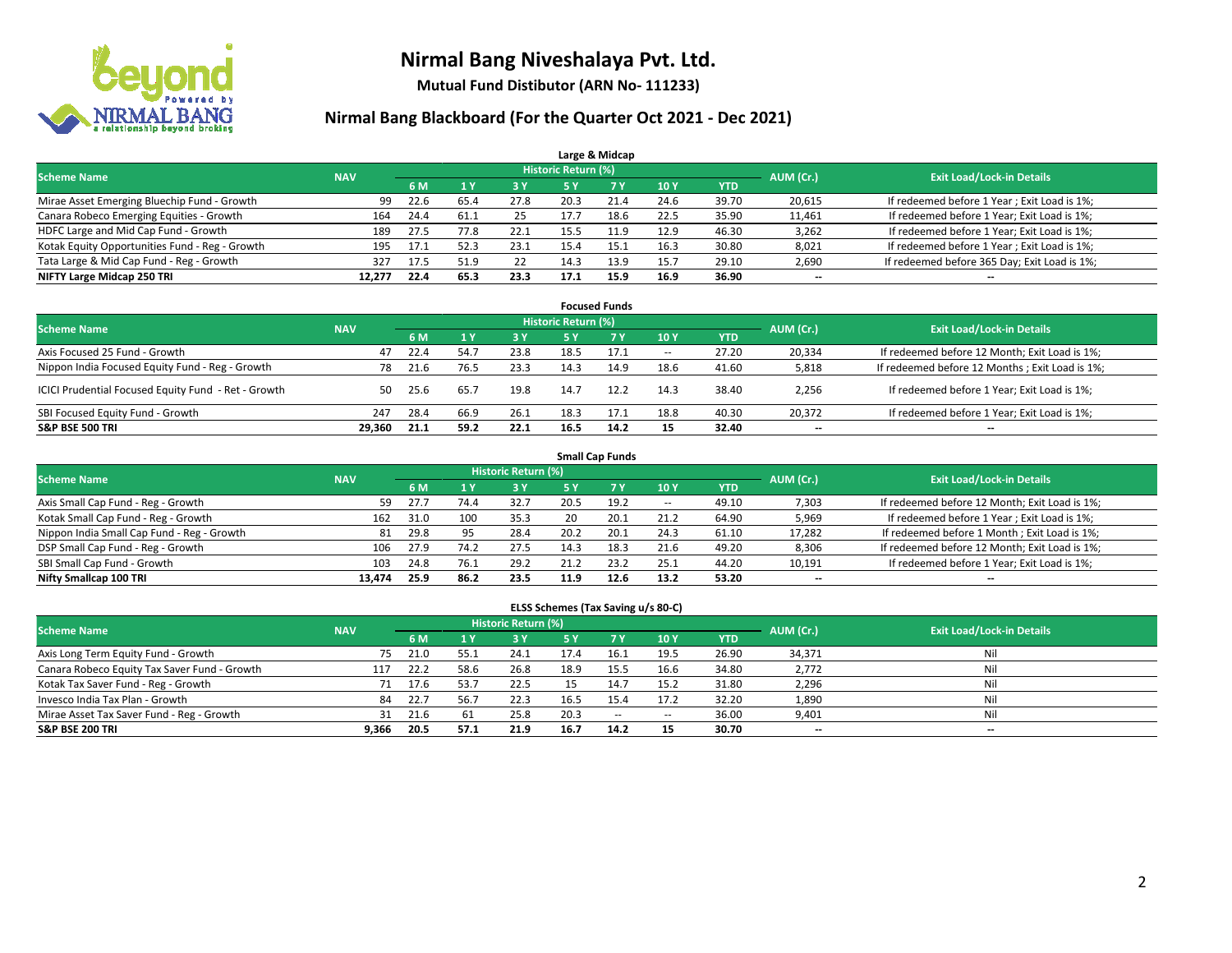

**Mutual Fund Distibutor (ARN No- 111233)**

| <b>Solution Oriented</b>                                  |            |      |      |                     |      |      |                          |            |                          |                                               |  |  |  |
|-----------------------------------------------------------|------------|------|------|---------------------|------|------|--------------------------|------------|--------------------------|-----------------------------------------------|--|--|--|
| <b>Scheme Name</b>                                        | <b>NAV</b> |      |      | Historic Return (%) |      |      |                          |            | AUM (Cr.)                | <b>Exit Load/Lock-in Details</b>              |  |  |  |
|                                                           |            | 6 M  |      | 3 Y                 | 75 Y | 7Y   | 10Y                      | <b>YTD</b> |                          |                                               |  |  |  |
| <b>HDFC Childrens Gift Fund</b>                           | 186        | 18.5 | 46   | 18.7                | 14.4 | 13.4 | 15.6                     | 27.10      | 5,247                    | Ni                                            |  |  |  |
| Tata Retirement Savings Fund - Moderate Plan - Reg        | 44         | 15.3 | 34.7 | 17                  | 13.5 | 13.9 | $\sim$                   | 20.30      | 1,607                    | If redeemed before 61 Month; Exit Load is 1%; |  |  |  |
| Tata Retirement Savings Fund - Progressive Plan -<br>Reg  | 44         | 17.3 | 40   | 19.2                | 15.1 | -15  | $\sim$                   | 23.40      | 1,226                    | If redeemed before 61 Month; Exit Load is 1%; |  |  |  |
| Tata Retirement Savings Fund - Reg - Conservative<br>Plan | 25         | 5.8  | 12.4 | 10.3                | 8.1  | q    | $\overline{\phantom{a}}$ | 7.30       | 188                      | If redeemed before 61 Month; Exit Load is 1%; |  |  |  |
| <b>S&amp;P BSE 200 TRI</b>                                | 9.366      | 20.5 | 57.1 | 21.9                | 16.7 | 14.2 | 15                       | 30.70      | $\overline{\phantom{a}}$ | $- -$                                         |  |  |  |

|                                                               |            |      |           |                            |        | <b>Index Fund</b> |                          |            |           |                                               |
|---------------------------------------------------------------|------------|------|-----------|----------------------------|--------|-------------------|--------------------------|------------|-----------|-----------------------------------------------|
| <b>Scheme Name</b>                                            | <b>NAV</b> |      |           | <b>Historic Return (%)</b> |        |                   |                          |            | AUM (Cr.) | <b>Exit Load/Lock-in Details</b>              |
|                                                               |            | 6 M  | <b>1Y</b> | 3 Y                        | 5 Y    | <b>7 Y</b>        | 10Y                      | <b>YTD</b> |           |                                               |
| HDFC Index Fund-NIFTY 50 Plan                                 | 163        | 19.3 | 52.4      | 20.6                       | 16.2   | 12.6              | 13.3                     | 27.20      | 3,954     | If redeemed before 3 Day; Exit Load is 0.25%; |
| ICICI Prudential Nifty Next 50 Index Fund - Growth            | 37         | 20.3 | 53.1      | 17.1                       | 12.4   | 13.5              | 15.3                     | 28.90      | 1,588     | Nil                                           |
| Motilal Oswal Nifty Midcap 150 Index Fund - Reg -<br>Growth   | 20         | 23.9 | 74.2      | $\sim$                     | $\sim$ | $-$               | $\overline{\phantom{a}}$ | 43.90      | 358       | If redeemed before 15 Day; Exit Load is 1%;   |
| Motilal Oswal Nifty Smallcap 250 Index Fund - Reg -<br>Growth | 21         | 28.0 | 86        | $\sim$                     | $\sim$ | $\sim$            | $\overline{\phantom{a}}$ | 52.90      | 221       | If redeemed before 15 Day; Exit Load is 1%;   |
| UTI Nifty Index Fund - Growth                                 | 118        | 19.4 | 52.7      | 20.9                       | 16.4   | 12.8              | 13.4                     | 27.50      | 5,219     | Nil                                           |
| Nifty 50 TRI                                                  | 25,341     | 19.6 | 53.2      | 21.3                       | 16.8   | 13.2              | 14                       | 27.80      | $- -$     | $\overline{\phantom{a}}$                      |

| <b>Contra/Value Fund</b>                |            |      |      |                     |      |      |      |       |           |                                              |  |  |  |
|-----------------------------------------|------------|------|------|---------------------|------|------|------|-------|-----------|----------------------------------------------|--|--|--|
| <b>Scheme Name</b>                      | <b>NAV</b> |      |      | Historic Return (%) |      |      |      |       | AUM (Cr.) | <b>Exit Load/Lock-in Details</b>             |  |  |  |
|                                         |            | 6 M  |      | 3 Y                 |      |      | 10Y  | YTD   |           |                                              |  |  |  |
| Invesco India Contra Fund - Growth      | 78         | 22.0 | 56.1 | 21.4                |      | 16.: | 17.6 | 30.90 | 8,411     | If redeemed before 1 Year; Exit Load is 1%;  |  |  |  |
| IDFC Sterling Value Fund - Reg - Growth | 86         | ⊥27  | 89.4 | 21.7                | 16.2 |      | 17.1 | 56.80 | 4,114     | If redeemed before 365 Day; Exit Load is 1%; |  |  |  |
| SBI Contra Fund - Growth                | 197        | 27.1 | 84.7 | 24.9                | 15.1 | 13.9 | 14.5 | 45.70 | 2,974     | If redeemed before 1 Year; Exit Load is 1%;  |  |  |  |
| UTI Value Opportunities Fund - Growth   | 101        | 20.5 | 57.9 | 22.1                |      | 11.8 | 13.9 | 31.70 | 6,623     | If redeemed before 1 Year; Exit Load is 1%;  |  |  |  |
| <b>S&amp;P BSE 500 TRI</b>              | 29.360     | 21.1 | 59.2 | 22.1                | 16.5 | 14.2 | 15   | 32.40 | $- -$     | $- -$                                        |  |  |  |

| Sector/Thematic                                        |            |      |      |                            |                          |                          |                          |            |           |                                               |  |  |  |
|--------------------------------------------------------|------------|------|------|----------------------------|--------------------------|--------------------------|--------------------------|------------|-----------|-----------------------------------------------|--|--|--|
| <b>Scheme Name</b>                                     | <b>NAV</b> |      |      | <b>Historic Return (%)</b> |                          |                          |                          |            | AUM (Cr.) | <b>Exit Load/Lock-in Details</b>              |  |  |  |
|                                                        |            | 6 M  |      | 3Y                         | 5 Y                      | 7Y                       | 10Y                      | <b>YTD</b> |           |                                               |  |  |  |
| Aditya Birla Sun Life PSU Equity Fund - Reg - Growth   | 14         | 23.6 | 74.9 | $\overline{\phantom{a}}$   |                          |                          | $\overline{\phantom{a}}$ | 41.40      | 843       | If redeemed before 30 Day; Exit Load is 1%;   |  |  |  |
| Canara Robeco Consumer Trends Fund - Reg -<br>Growth   | 67         | 19.3 | 54.2 | 25.4                       | 17.7                     | 17.1                     | 18.2                     | 31.00      | 726       | If redeemed before 1 Year; Exit Load is 1%;   |  |  |  |
| Edelweiss Recently Listed IPO Fund - Reg - Growth      | 20         | 31.0 | 79.3 | 34.3                       | $-$                      |                          | --                       | 52.30      | 805       | If redeemed before 180 Day; Exit Load is 2%;  |  |  |  |
| Mirae Asset Great Consumer Fund - Growth               | 55.        | 23.0 | 53.8 | 20.9                       | 17.4                     | 15.6                     | 18                       | 33.20      | 1,488     | If redeemed before 1 Year: Exit Load is 1%:   |  |  |  |
| <b>ICICI Prudential Technology Fund - Growth</b>       | 157        | 42.2 | 89.2 | 40.9                       | 32.8                     | 22.6                     | 24.9                     | 59.00      | 6,319     | If redeemed before 15 Day; Exit Load is 1%;   |  |  |  |
| Nippon India Pharma Fund - Reg - Growth                | 299        | 9.6  | 35.4 | 24.9                       | 15.1                     | 13.9                     | 18.3                     | 18.20      | 5,474     | If redeemed before 1 Month; Exit Load is 1%;  |  |  |  |
| BNP Paribas India Consumption Fund - Reg - Growth      | 20         | 21.8 | 52.1 | 26.5                       | $\overline{\phantom{a}}$ | $\overline{\phantom{a}}$ | $\overline{\phantom{a}}$ | 30.70      | 871       | If redeemed before 12 Month; Exit Load is 1%; |  |  |  |
| ICICI Prudential Banking and Financial Services Fund - | 88         |      | 70.6 | 17.1                       | 13.5                     | 15.1                     | 18.3                     |            |           |                                               |  |  |  |
| Retail - Growth                                        |            | 21.4 |      |                            |                          |                          |                          | 33.90      | 5,101     | If redeemed before 15 Day; Exit Load is 1%;   |  |  |  |
| <b>S&amp;P BSE 500 TRI</b>                             | 29.360     | 21.1 | 59.2 | 22.1                       | 16.5                     | 14.2                     | 15                       | 32.40      | --        | $\overline{\phantom{a}}$                      |  |  |  |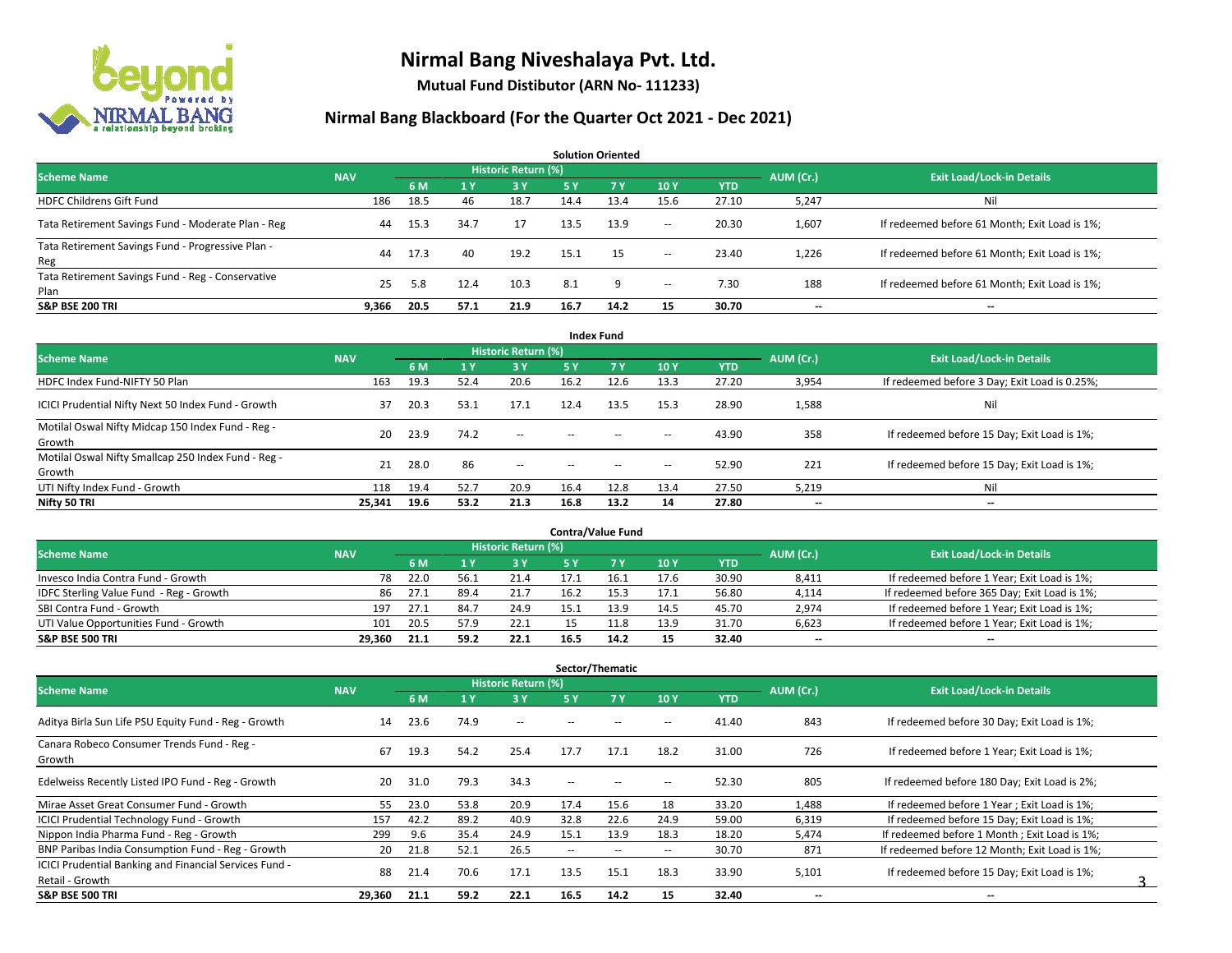

**Mutual Fund Distibutor (ARN No- 111233)**

#### **Nirmal Bang Blackboard (For the Quarter Oct 2021 - Dec 2021)**

**Dynamic Asset Allocation Funds**

| <b>Scheme Name</b>                                         | <b>NAV</b> |      |      | <b>Historic Return (%)</b> |        |                          |                          |       | AUM (Cr.)                | <b>Exit Load/Lock-in Details</b>              |
|------------------------------------------------------------|------------|------|------|----------------------------|--------|--------------------------|--------------------------|-------|--------------------------|-----------------------------------------------|
|                                                            |            | 6 M  |      | <b>3Y</b>                  | 5 Y    | 7 Y                      | 10Y                      | YTD   |                          |                                               |
| ICICI Prudential Balanced Advantage Fund - Reg -<br>Growth | 49         | 9.8  | 27.7 | 14.4                       | 11.1   | 10.9                     | 13.5                     | 15.40 | 35,737                   | If redeemed before 1 Year; Exit Load is 1%;   |
| Nippon India Balanced Advantage Fund - Reg -<br>Growth     | 122        | 11.0 | 29.4 | 13.1                       | 10.9   | 10.3                     | 12.8                     | 16.30 | 4,799                    | If redeemed before 12 Month; Exit Load is 1%; |
| Tata Balanced Advantage Fund - Reg - Growth                | 15         | 10.4 | 27.2 | $\sim$                     | $-$    | $\overline{\phantom{a}}$ | $\overline{\phantom{a}}$ | 16.40 | 3,610                    | If redeemed before 365 Day; Exit Load is 1%;  |
| Edelweiss Balanced Advantage Fund - Growth                 | 36         | 12.9 | 33.4 | 17.7                       | 13.4   |                          | 12.1                     | 18.90 | 5,845                    | If redeemed before 365 Day; Exit Load is 1%;  |
| Kotak Balanced Advantage Fund - Reg - Growth               | 14         | 8.9  | 21.6 | 14.3                       | $\sim$ | $\overline{\phantom{a}}$ | $\hspace{0.05cm} \cdots$ | 12.90 | 11,286                   | If redeemed before 1 Year; Exit Load is 1%;   |
| NIFTY 50 Hybrid Composite Debt 65:35 Index                 | 14.679     | 13.6 | 34.5 | 18.1                       | 14.1   | 12                       | 12.6                     | 18.80 | $\overline{\phantom{a}}$ | --                                            |

| <b>Hybrid Aggressive</b>                        |            |      |      |                            |      |        |        |            |           |                                               |  |  |  |
|-------------------------------------------------|------------|------|------|----------------------------|------|--------|--------|------------|-----------|-----------------------------------------------|--|--|--|
| <b>Scheme Name</b>                              | <b>NAV</b> |      |      | <b>Historic Return (%)</b> |      |        |        |            | AUM (Cr.) | <b>Exit Load/Lock-in Details</b>              |  |  |  |
|                                                 |            | 6 M  |      | 3 Y                        |      |        | 10Y    | <b>YTD</b> |           |                                               |  |  |  |
| Canara Robeco Equity Hybrid Fund - Growth       | 247        | 15.5 | 38.5 | 19.8                       | 14.1 |        | 15     | 22.60      | 6,746     | If redeemed before 1 Year; Exit Load is 1%;   |  |  |  |
| DSP Equity & Bond Fund - Growth                 | 239        | 16.2 | 43.6 | 21.1                       | 13.2 |        | 14.1   | 24.50      | 7,563     | If redeemed before 12 Month; Exit Load is 1%; |  |  |  |
| SBI Equity Hybrid Fund - Growth                 | 204        | 16.8 | 43.8 | 19                         | 13.5 |        | 15.9   | 24.00      | 47,470    | If redeemed before 12 Month; Exit Load is 1%; |  |  |  |
| Mirae Asset Hybrid - Equity Fund - Reg - Growth | 22         | 16.5 | 42.3 | 18.5                       | 14.4 | $\sim$ | $\sim$ | 24.50      | 6,109     | If redeemed before 1 Year; Exit Load is 1%;   |  |  |  |
| NIFTY 50 Hybrid Composite Debt 65:35 Index      | 14.679     | 13.6 | 34.5 | 18.1                       | 14.1 |        | 12.6   | 18.80      | $- -$     | $- -$                                         |  |  |  |

|                                                    |            |      |      |                            | <b>Multi-Asset Allocation Funds</b> |        |            |            |           |                                               |
|----------------------------------------------------|------------|------|------|----------------------------|-------------------------------------|--------|------------|------------|-----------|-----------------------------------------------|
| <b>Scheme Name</b>                                 | <b>NAV</b> |      |      | <b>Historic Return (%)</b> |                                     |        |            |            | AUM (Cr.) | <b>Exit Load/Lock-in Details</b>              |
|                                                    |            | 6 M  |      | <b>3Y</b>                  | 5 Y                                 | 7Y     | <b>10Y</b> | <b>YTD</b> |           |                                               |
| HDFC Multi - Asset Fund - Growth                   | 47         | 12.4 | 31.7 | 16.6                       | 10.9                                | 10.2   | 10.7       | 16.10      | 1,186     | If redeemed before 12 Month; Exit Load is 1%; |
| Nippon India Multi Asset Fund - Reg - Growth       | 13         | 14.3 | 34.2 | $\sim$                     | $\sim$ $\sim$                       | $-$    | $\sim$     | 20.20      | 1,154     | If redeemed before 1 Year; Exit Load is 1%;   |
| Tata Multi Asset Opportunities Fund - Reg - Growth | 15         | 13.9 | 38.3 | $\sim$                     | $\sim$ $\sim$                       | $\sim$ | $-$        | 22.10      | 1,060     | If redeemed before 365 Day; Exit Load is 1%;  |
| NIFTY 50 Hybrid Composite Debt 65:35 Index         | 14.679     | 13.6 | 34.5 | 18.1                       | 14.1                                |        | 12.6       | 18.80      | --        | $- -$                                         |

|                                               |            |           |                                  |       |            | Gold |     |            |       |                                                                  |
|-----------------------------------------------|------------|-----------|----------------------------------|-------|------------|------|-----|------------|-------|------------------------------------------------------------------|
| <b>Scheme Name</b>                            | <b>NAV</b> | AUM (Cr.) | <b>Exit Load/Lock-in Details</b> |       |            |      |     |            |       |                                                                  |
|                                               |            | 6 M       |                                  | 73 Y. | <b>5 Y</b> |      | 10Y | <b>YTD</b> |       |                                                                  |
| HDFC Gold Fund - Growth                       |            | 1.4       |                                  | 13.3  |            |      | 4.1 | $-5.50$    | 1,197 | If redeemed before 6 Months; Exit Load is 2%; If redeemed bet. 6 |
|                                               |            |           |                                  |       |            |      |     |            |       | Months to 12 Months; Exit Load is 1%;                            |
| Kotak Gold Fund - Reg - Growth                | 20         |           | $-6.3$                           | 13.8  |            |      | 4.3 | $-4.80$    | 1,013 | If redeemed before 1 Year; Exit Load is 1%;                      |
| Nippon India Gold Savings Fund - Reg - Growth | 19         |           | -6.8                             | 13.1  |            | 6.9  | 4.1 | -5.40      | 1,362 | If redeemed before 15 Day; Exit Load is 1%;                      |
| <b>Prices of Gold</b>                         | 47.794     | 0.5       | -5.7                             | 14.6  | 9.7        | 8.5  |     | -4.40      | --    | --                                                               |

| <b>Arbitrage Fund</b>                      |            |                                  |      |       |     |     |     |                          |            |        |                                                 |  |  |  |
|--------------------------------------------|------------|----------------------------------|------|-------|-----|-----|-----|--------------------------|------------|--------|-------------------------------------------------|--|--|--|
| <b>Scheme Name</b>                         | AUM (Cr.)  | <b>Exit Load/Lock-in Details</b> |      |       |     |     |     |                          |            |        |                                                 |  |  |  |
|                                            | <b>NAV</b> |                                  | 1 M  | $-3M$ | 6 M |     |     | 3 Y                      | <b>YTD</b> |        |                                                 |  |  |  |
| IDFC Arbitrage Fund - Reg - Growth         |            | 26                               | 4.0  | 2.9   | 3.6 |     | 3.8 | 4.6                      | 3.70       | 6,640  | If redeemed before 1 Month; Exit Load is 0.25%; |  |  |  |
| Kotak Equity Arbitrage Fund - Reg - Growth |            | 30                               | 4.7  |       |     |     | 4.4 | 4.9                      | 4.10       | 25,000 | If redeemed before 30 Day; Exit Load is 0.25%;  |  |  |  |
| Tata Arbitrage Fund - Reg - Growth         |            | 12                               | - 27 | 2.8   |     | 3.8 | 4.5 | $\overline{\phantom{a}}$ | 3.90       | 11,973 | If redeemed before 30 Day; Exit Load is 0.25%;  |  |  |  |
| Nippon India Arbitrage Fund - Reg - Growth |            | 21                               | 4.4  |       | 3.9 |     | 4.1 | 4.9                      | 3.90       | 12,451 | If redeemed before 1 Month; Exit Load is 0.25%; |  |  |  |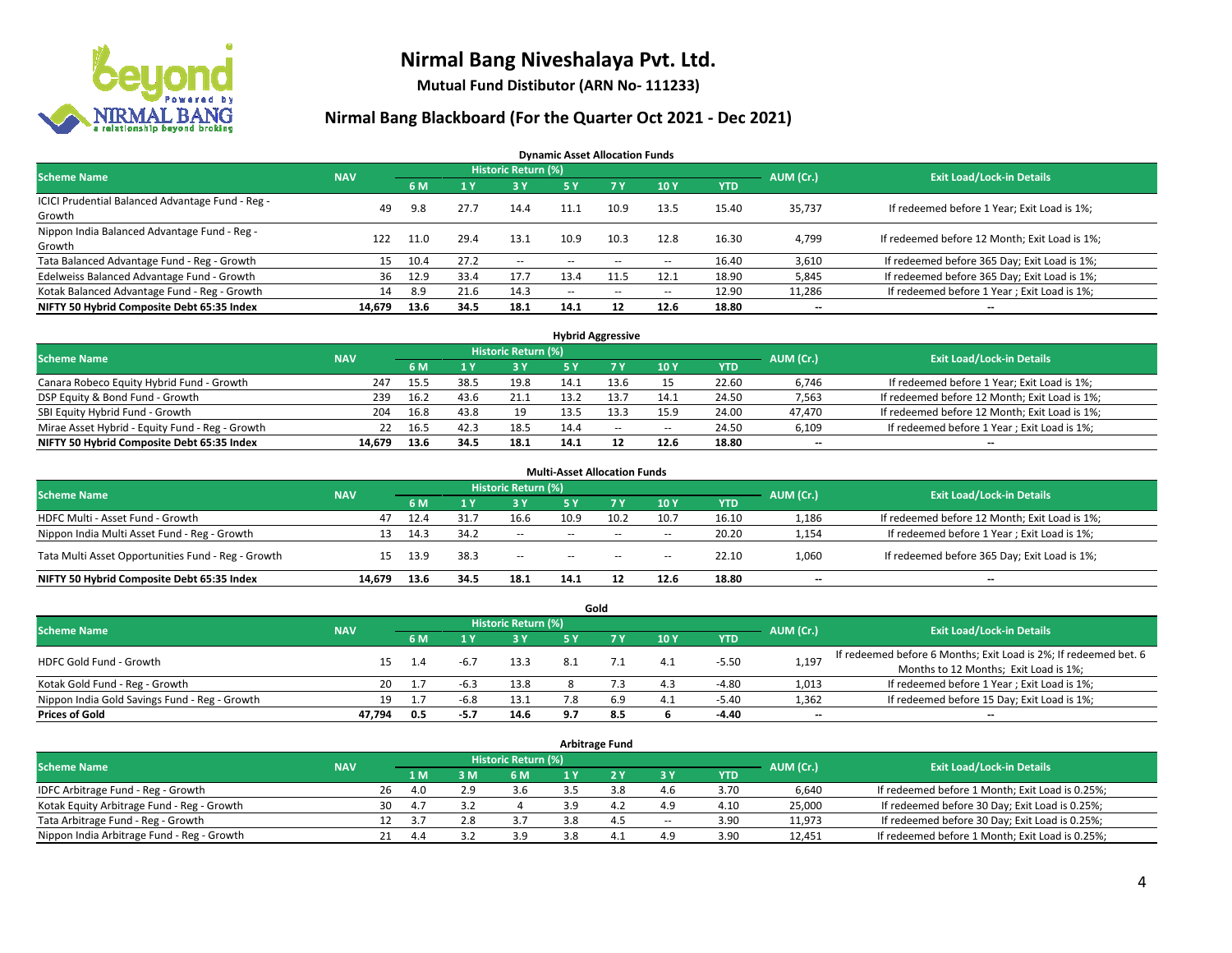

**Mutual Fund Distibutor (ARN No- 111233)**

| <b>Overnight Fund</b>                               |                          |                |            |     |           |                                  |      |                          |        |     |  |  |  |  |
|-----------------------------------------------------|--------------------------|----------------|------------|-----|-----------|----------------------------------|------|--------------------------|--------|-----|--|--|--|--|
| <b>Scheme Name</b>                                  | <b>NAV</b>               |                | <b>YTM</b> | Avg | AUM (Cr.) | <b>Exit Load/Lock-in Details</b> |      |                          |        |     |  |  |  |  |
|                                                     |                          | 1 <sub>W</sub> | 2W         | 1 M | 3 M       | $\sqrt{1}$ $V$                   |      | <b>Maturity</b>          |        |     |  |  |  |  |
| Aditya Birla Sun Life Overnight Fund - Reg - Growth | 1.129                    | -3.1           | بع.        |     |           |                                  | 3.35 |                          | 10,050 | Nil |  |  |  |  |
| IDFC Overnight Fund - Reg - Growth                  | 1,114                    | 3.1            |            | 3.1 |           |                                  | 3.29 | 0.00                     | 1,325  | Nil |  |  |  |  |
| Tata Overnight Fund - Reg - Growth                  | 1.103                    | 3.1            |            |     |           |                                  | 3.24 | 0.00                     | 3,580  | Nil |  |  |  |  |
| Nippon India Overnight Fund - Reg - Growth          | 112                      | 3.2            |            | 3.1 |           |                                  | 3.29 | 0.00                     | 7,372  | Nil |  |  |  |  |
| <b>CRISIL Liquid Fund Index</b>                     | $\overline{\phantom{a}}$ | 2.8            | 2.8        | 3.3 | 3.4       | 3.5                              | --   | $\overline{\phantom{a}}$ | $- -$  | $-$ |  |  |  |  |

| <b>Liquid Funds</b>                              |            |                |     |                     |     |     |            |                          |           |                                  |  |  |  |
|--------------------------------------------------|------------|----------------|-----|---------------------|-----|-----|------------|--------------------------|-----------|----------------------------------|--|--|--|
| <b>Scheme Name</b>                               | <b>NAV</b> |                |     | Historic Return (%) |     |     | <b>YTM</b> | Avg                      | AUM (Cr.) | <b>Exit Load/Lock-in Details</b> |  |  |  |
|                                                  |            | 1 <sub>W</sub> | 2 W | 1 M                 | 3 M |     |            | <b>Maturity</b>          |           |                                  |  |  |  |
| Aditya Birla Sun Life Liquid Fund - Reg - Growth | 335        |                |     |                     |     |     | 3.57       | 0.15                     | 28,554    | *Ref Footnote                    |  |  |  |
| ICICI Prudential Liquid Fund - Reg - Growth      | 309        | 2.5            |     |                     |     |     | 3.51       | 0.10                     | 34,592    | *Ref Footnote                    |  |  |  |
| Kotak Liquid Fund - Reg - Growth                 | 4,21       | 2.4            |     |                     |     |     | 3.46       | 0.10                     | 29,614    | *Ref Footnote                    |  |  |  |
| Nippon India Liquid Fund - Reg - Growth          | 5,088      |                |     | 2.9                 |     |     | 3.46       | 0.09                     | 21,655    | *Ref Footnote                    |  |  |  |
| Mahindra Manulife Liquid Fund - Reg - Growth     | 1.354      | 2.2            | د.ء |                     |     |     | 3.56       | 0.13                     | 1,611     | *Ref Footnote                    |  |  |  |
| <b>CRISIL Liquid Fund Index</b>                  | $- -$      | 2.8            | 2.8 | 3.3                 | 3.4 | 3.5 | $- -$      | $\overline{\phantom{a}}$ | $- -$     | $\overline{\phantom{a}}$         |  |  |  |

| <b>Ultra Short Fund</b>                           |            |      |      |                            |     |           |                          |                          |           |                                  |  |  |  |
|---------------------------------------------------|------------|------|------|----------------------------|-----|-----------|--------------------------|--------------------------|-----------|----------------------------------|--|--|--|
| <b>Scheme Name</b>                                | <b>NAV</b> |      |      | <b>Historic Return (%)</b> |     |           | <b>YTM</b>               | Avg.                     | AUM (Cr.) | <b>Exit Load/Lock-in Details</b> |  |  |  |
|                                                   |            | 1 M  | 3 M  | 6 M                        | 1 Y | $'$ 3 $V$ |                          | <b>Maturity</b>          |           |                                  |  |  |  |
| HDFC Ultra Short Term Fund - Reg - Growth         | 12         | 2.5  |      | 3.4                        |     |           | 3.93                     | 0.43                     | 16,705    | Nil                              |  |  |  |
| ICICI Prudential Ultra Short Term Fund - Growth   | 22         | 3.1  | 3.6  | 3.9                        | 4.1 | 6.6       | 4.61                     | 0.41                     | 9,692     | Nil                              |  |  |  |
| UTI Ultra Short Term Fund - Growth                | 3,411      | -4.3 | 13.9 | 8.7                        | 6.3 |           | 4.1                      | 0.46                     | 1,933     | Nil                              |  |  |  |
| Aditya Birla Sun Life Savings Fund - Reg - Growth | 433        | 2.7  | 3.4  | 3.9                        |     | 6.8       | 4.26                     | 0.53                     | 17,747    | Nil                              |  |  |  |
| <b>NIFTY Ultra Short Duration Debt Index</b>      | 4.357      | 3.5  | 3.7  | 3.8                        | 3.9 | 6.1       | $\overline{\phantom{a}}$ | $\overline{\phantom{a}}$ | --        | $-$                              |  |  |  |

| <b>Money Market Fund</b>                         |            |     |     |                     |     |     |            |                          |                          |                                               |  |  |  |  |
|--------------------------------------------------|------------|-----|-----|---------------------|-----|-----|------------|--------------------------|--------------------------|-----------------------------------------------|--|--|--|--|
| <b>Scheme Name</b>                               | <b>NAV</b> |     |     | Historic Return (%) |     |     | <b>YTM</b> | Avg                      | AUM (Cr.)                | <b>Exit Load/Lock-in Details</b>              |  |  |  |  |
|                                                  |            | 1 M | 3 M | 6 M                 | 1 Y | 73V |            | <b>Maturity</b>          |                          |                                               |  |  |  |  |
| Aditya Birla Sun Life Money Manager Fund - Reg - | 291        | 2.8 | 3.4 | 3.6                 | 3.8 | 6.5 | 3.87       | 0.33                     | 14,464                   | Nil                                           |  |  |  |  |
| Growth                                           |            |     |     |                     |     |     |            |                          |                          |                                               |  |  |  |  |
| SBI Savings Fund - Growth                        | 33         | 2.6 |     | 3.1                 | 3.3 | 5.8 | 3.81       | 0.31                     | 24,968                   | If redeemed before 3 Days; Exit Load is 0.1%; |  |  |  |  |
| HDFC Money Market Fund - Growth                  | 4,514      | 2.9 | 3.3 | 3.6                 | 3.7 | 6.4 | 3.85       | 0.33                     | 14,252                   | Nil                                           |  |  |  |  |
| Nippon India Money Market Fund - Reg - Growth    | 3.263      | 2.9 | 3.3 | 3.5                 |     | 6.2 | 3.64       | 0.27                     | 8,561                    | Nil                                           |  |  |  |  |
| Tata Money Market Fund - Reg - Growth            | 3.720      | 2.6 | 3.2 | 3.6                 | 3.8 | ხ.5 | 3.87       | 0.40                     | 6,945                    | Nil                                           |  |  |  |  |
| <b>CRISIL Liquid Fund Index</b>                  | $- -$      | 3.3 | 3.4 | 3.5                 | 3.5 | 5.2 | --         | $\overline{\phantom{a}}$ | $\overline{\phantom{a}}$ | $-$                                           |  |  |  |  |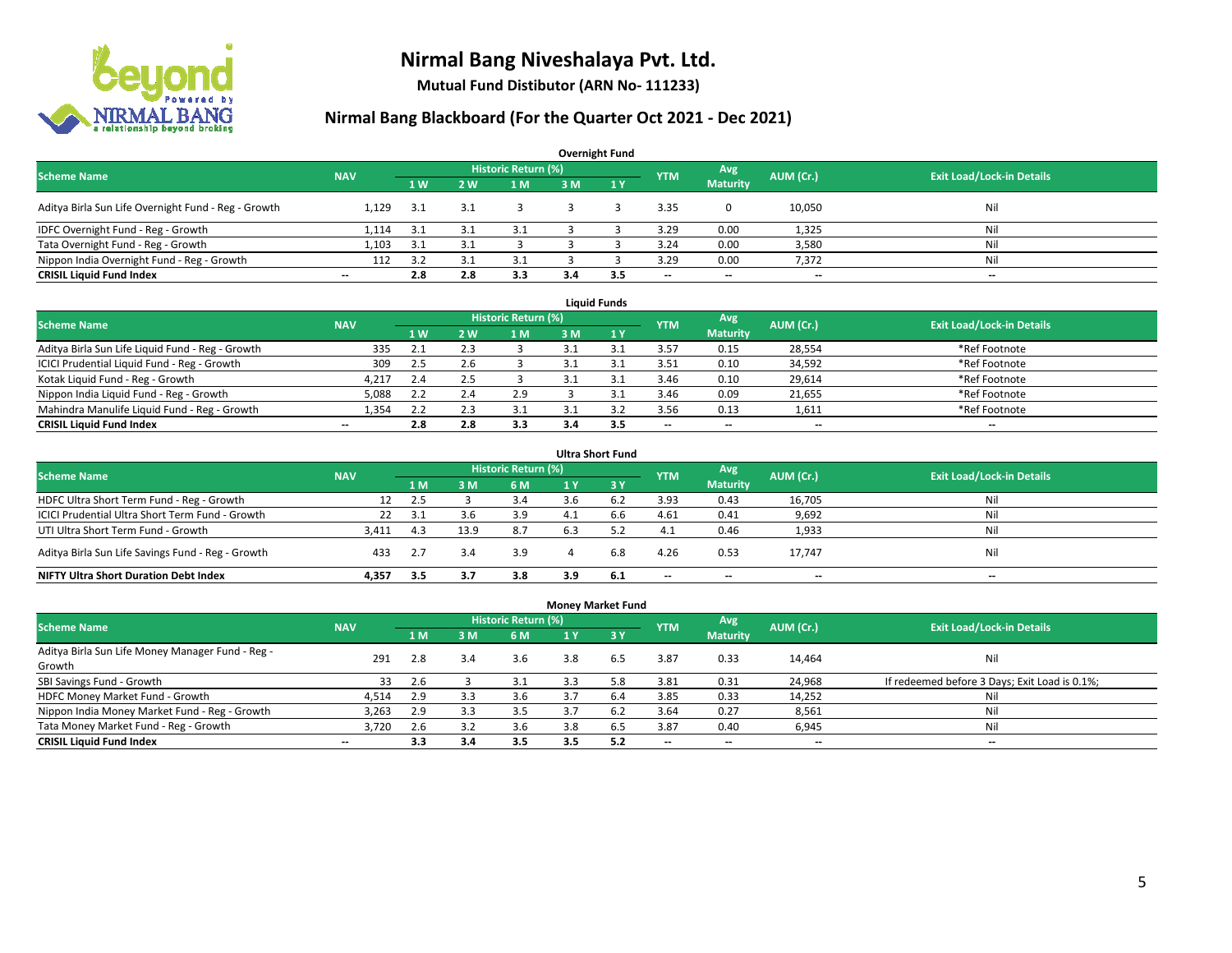

**Mutual Fund Distibutor (ARN No- 111233)**

| <b>Short Term Fund</b>                           |            |    |      |     |                     |     |     |            |                 |           |                                  |  |  |  |
|--------------------------------------------------|------------|----|------|-----|---------------------|-----|-----|------------|-----------------|-----------|----------------------------------|--|--|--|
| <b>Scheme Name</b>                               | <b>NAV</b> |    |      |     | Historic Return (%) |     |     | <b>YTM</b> | Avg \           | AUM (Cr.) | <b>Exit Load/Lock-in Details</b> |  |  |  |
|                                                  |            |    | 1 M. | 3 M | 6 M                 |     |     |            | <b>Maturity</b> |           |                                  |  |  |  |
| HDFC Short Term Debt Fund - Growth               |            | 25 | 0.9  | 4.2 | 4.8                 | 4.6 | 8.6 | 5.10       | 3.19            | 19.436    | Nil                              |  |  |  |
| Nippon India Short Term Fund - Reg - Growth      |            | 42 | 0.8  |     |                     |     |     | 5.04       | 2.30            | 10,553    | Nil                              |  |  |  |
| <b>ICICI Prudential Short Term Fund - Growth</b> |            | 47 | 2.8  |     |                     |     |     | 5.01       | 3.10            | 21,345    | Nil                              |  |  |  |

| <b>Low Duration Fund</b>                          |            |     |     |                            |     |       |            |                 |           |                                  |  |  |  |  |
|---------------------------------------------------|------------|-----|-----|----------------------------|-----|-------|------------|-----------------|-----------|----------------------------------|--|--|--|--|
| <b>Scheme Name</b>                                | <b>NAV</b> |     |     | <b>Historic Return (%)</b> |     |       | <b>YTM</b> | Avg             | AUM (Cr.) | <b>Exit Load/Lock-in Details</b> |  |  |  |  |
|                                                   |            | 1 M | 3 M | 6 M                        |     | - 3 Y |            | <b>Maturity</b> |           |                                  |  |  |  |  |
| HDFC Low Duration Fund - Growth                   | 46         | 2.8 | 3.6 | 4.4                        | 4.4 |       | 4.58       | 2.27            | 22,082    | Nil                              |  |  |  |  |
| ICICI Prudential Savings Fund - Reg - Growth      | 429        | 2.6 | 4.8 | 5.4                        | 4.9 |       | 4.72       | 4.58            | 28,496    | Nil                              |  |  |  |  |
| Nippon India Low Duration Fund - Reg - Growth     | 2,998      | 2.5 |     | 4.1                        | 4.4 | 6.5   | 4.55       | 0.75            | 8,298     | Nil                              |  |  |  |  |
| Mirae Asset Savings Fund - Regular Savings Plan - | 1.81.      | 2.0 | 2.6 | 3.1                        | 3.3 | 5.5   | 4.04       | 0.61            | 987       | Nil                              |  |  |  |  |
| Growth                                            |            |     |     |                            |     |       |            |                 |           |                                  |  |  |  |  |
| Kotak Low Duration Fund - Std - Growth            | 2,693      |     |     |                            | 3.8 | 6.9   | 4.77       | 2.41            | 10,205    | Nil                              |  |  |  |  |

| <b>Banking &amp; PSU Bond Funds</b>                 |            |  |       |     |                     |  |       |            |                 |           |                                  |  |  |  |
|-----------------------------------------------------|------------|--|-------|-----|---------------------|--|-------|------------|-----------------|-----------|----------------------------------|--|--|--|
| <b>Scheme Name</b>                                  | <b>NAV</b> |  |       |     | Historic Return (%) |  |       | <b>YTM</b> | Avg             | AUM (Cr.) | <b>Exit Load/Lock-in Details</b> |  |  |  |
|                                                     |            |  | 1 M / | ያ M | 6 M                 |  |       |            | <b>Maturity</b> |           |                                  |  |  |  |
| HDFC Banking and PSU Debt Fund - Reg - Growth       |            |  |       |     | 4.9                 |  |       | 5.55       | 4.23            | 9,528     | Nil                              |  |  |  |
| Tata Banking & PSU Debt Fund - Reg - Growth         |            |  | 1.8   |     | 4.6                 |  | $- -$ | 5.09       | 2.92            | 494       | Nil                              |  |  |  |
| Kotak Banking and PSU Debt Fund - Reg - Growth      |            |  |       |     |                     |  |       | 5.63       | 5.46            | 9,332     | Nil                              |  |  |  |
| Nippon India Banking & PSU Debt Fund - Reg - Growth |            |  |       |     |                     |  |       | 5.01       | 3.34            | 6.697     | Nil                              |  |  |  |

| <b>Corporate Bond Funds</b>                         |            |     |      |                     |     |      |            |                 |           |                                  |  |
|-----------------------------------------------------|------------|-----|------|---------------------|-----|------|------------|-----------------|-----------|----------------------------------|--|
| <b>Scheme Name</b>                                  | <b>NAV</b> |     |      | Historic Return (%) |     |      | <b>YTM</b> | Avg             | AUM (Cr.) | <b>Exit Load/Lock-in Details</b> |  |
|                                                     |            | 1 M | IM የ | 6 M                 |     | -3 Y |            | <b>Maturity</b> |           |                                  |  |
| ICICI Prudential Corporate Bond Fund - Reg - Growth | 23         | 1.6 | 5.6  | 5.1                 | 4.7 | 8.5  | 5.04       | 5.56            | 20,980    | Nil                              |  |
| IDFC Corporate Bond Fund - Reg - Growth             | 16         | 0.6 | 3.8  | 4.5                 | 4.4 | 8.3  |            | 2.49            | 20,869    | Nil                              |  |
| HDFC Corporate Bond Fund - Growth                   | 26         | 1.2 |      | 5.3                 |     |      | 5.29       | 4.31            | 28,361    | Nil                              |  |
| Kotak Corporate Bond Fund - Std - Growth            | 2,993      | 2.6 |      | 52                  | 4.6 |      | 5.04       | 3.32            | 10,541    | Nil                              |  |
| Axis Corporate Debt Fund - Reg - Growth             | 14         | 0.4 |      | 4.1                 |     |      | 5.05       | 2.68            | 5,483     | Nil                              |  |

|                                                   |            |                            |     |     |      |     | <b>Credit Risk Fund</b> |            |                 |           |                                                                       |
|---------------------------------------------------|------------|----------------------------|-----|-----|------|-----|-------------------------|------------|-----------------|-----------|-----------------------------------------------------------------------|
| <b>Scheme Name</b>                                | <b>NAV</b> | <b>Historic Return (%)</b> |     |     |      |     |                         |            | Avg             | AUM (Cr.) | <b>Exit Load/Lock-in Details</b>                                      |
|                                                   |            |                            | 1 M | : M | 6 M  | 1 Y | <b>23 V</b>             | <b>YTM</b> | <b>Maturity</b> |           |                                                                       |
| <b>ICICI Prudential Credit Risk Fund - Growth</b> |            | 25                         | 5.4 |     | 7.2  | 6.9 | 8.8                     | 6.81       | 2.37            | 8,053     | If redeemed before 1 Year; Exit Load is 1%;                           |
| HDFC Credit Risk Debt Fund - Reg - Growth         |            | 19                         |     |     | -8.1 |     | 9.2                     | 6.54       | 3.17            | 8,607     | If redeemed before 12 Month; Exit Load is 1%; If redeemed bet. 12     |
|                                                   |            |                            |     |     |      |     |                         |            |                 |           | Month to 18 Month; Exit Load is 0.5%;                                 |
|                                                   |            |                            |     |     |      |     |                         |            |                 |           | If redeemed before 12 Month; Exit Load is 3%; If redeemed bet. 12     |
| SBI Credit Risk Fund - Growth                     |            | 36                         | 1.8 |     | 6.1  | 5.7 | 7.4                     | 6.23       | 2.46            |           | 3,380 Month to 24 Month; Exit Load is 1.5%; If redeemed bet. 24 Month |
|                                                   |            |                            |     |     |      |     |                         |            |                 |           | to 36 Month; Exit Load is 0.75%;                                      |